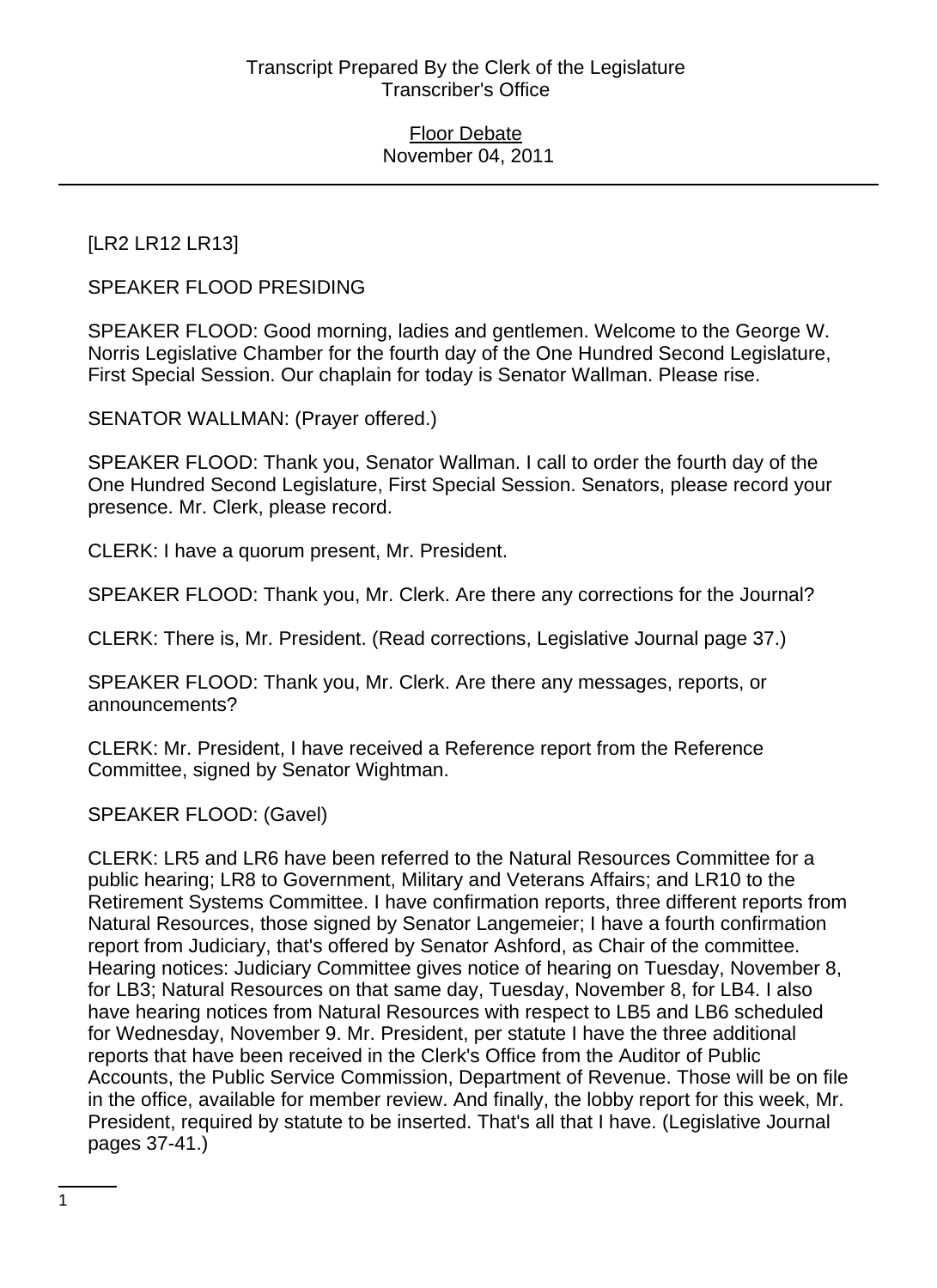SPEAKER FLOOD: Thank you, Mr. Clerk. We now proceed to the first item on the agenda, legislative confirmation reports.

CLERK: Mr. President, I have three reports. Senator Adams, as Chair of Education, would report, and the first report on the appointment of Frederik Ohles to the Nebraska Educational Telecommunications Commission. (Legislative Journal page 32.)

SPEAKER FLOOD: Senator Adams, as Chair of the Education Committee, you're recognized to open on your confirmation report.

SENATOR ADAMS: Thank you, Mr. President. Members of the body, yesterday the Education Committee held public hearings on six appointees to various commissions that are related to the jurisdiction of education, and we're going to take them in groups. This first one is to the Nebraska Educational Telecommunications Commission, and the appointment is of Dr. Frederik Ohles. It is a new appointment to the Telecommunications Commission. Dr. Ohles is the president of Nebraska Wesleyan University. Thank you, Mr. President.

SPEAKER FLOOD: Members, you've heard the opening on the first confirmation report from the Education Committee. There are no members wishing to speak. (Gavel) Senator Adams, you're recognized to close. Senator Adams waives his ability to close. The question before the body is, shall the confirmation report be adopted? All those in favor vote aye; all those opposed vote nay. Have all those voted who care to? Mr. Clerk, please record.

CLERK: (Record vote, Legislative Journal page 41.) 40 ayes, 0 nays, Mr. President, on the adoption of the first confirmation report.

SPEAKER FLOOD: The first confirmation report is adopted. Mr. Clerk.

CLERK: I have a second report reporting on two appointments to the Board of Educational Lands and Funds. That's also offered by the Education Committee, Mr. President. (Legislative Journal page 32.)

SPEAKER FLOOD: Senator Adams, as Chair of the Education Committee, you're recognized to open on the confirmation report.

SENATOR ADAMS: Thank you, Mr. President. We have two appointments to the Board of Educational Lands and Funds. The first one is a reappointment of Mr. Martin Demuth. He's from Hastings, Nebraska. He is an insurance agent. The second is a new appointment to Glenn Wilson. Glenn Wilson is retired, he lives in Grand Island, and his most recent service was actually eight years as Commerce Commissioner for the state of Minnesota. Thank you, Mr. President.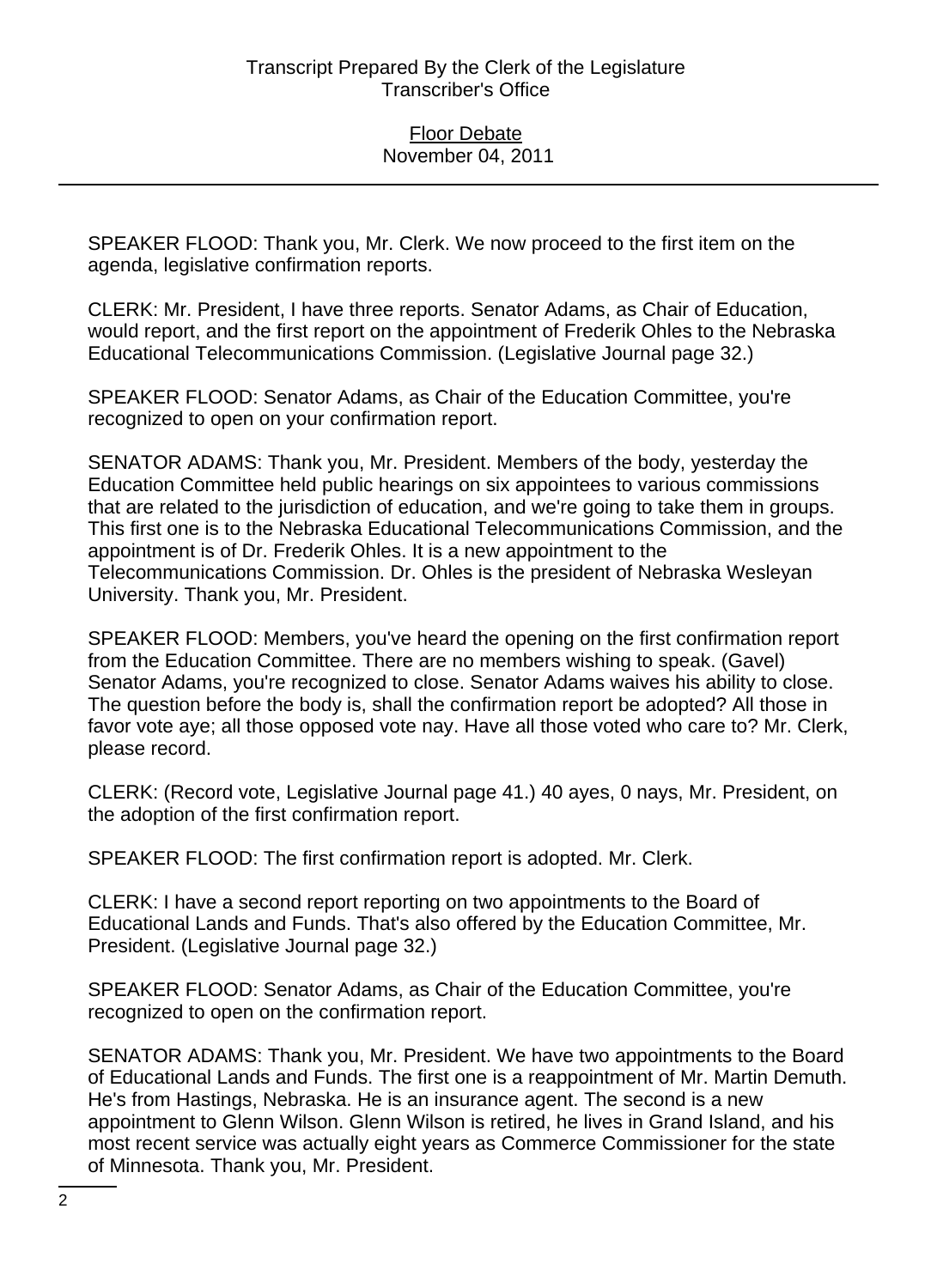SPEAKER FLOOD: Members, you've heard the opening on the second confirmation report. Are there members wishing to speak? Seeing no members in the queue, Senator Adams, you're recognized to close. Senator Adams waives his opportunity. The question before the body is, shall the second confirmation report from the Education Committee be adopted? All those in favor vote aye; all those opposed vote nay. Have all those voted who care to? Mr. Clerk, please record.

CLERK: (Record vote, Legislative Journal page 42.) 40 ayes, 0 nays, Mr. President, on the adoption of the second confirmation report.

SPEAKER FLOOD: The second confirmation report is adopted. Mr. Clerk.

CLERK: Mr. President, the final report from the Education Committee involves three appointments to the Technical Advisory Committee for Statewide Assessment. (Legislative Journal page 33.)

SPEAKER FLOOD: Senator Adams, as Chair of the Education Committee, you're recognized to open on your committee's third legislative confirmation report.

SENATOR ADAMS: Thank you, Mr. President. This is the last confirmation report from the Education Committee. This is to the Technical Advisory Committee for Statewide Assessment. There are three appointments. All three are reappointments to that committee. The first is Linda Poole. Linda Poole is an elementary teacher in the Papillion-La Vista school system. The second is Brian Gong. Brian is from Dover, New Hampshire, and he is the executive director of the National Center for the Improvement of Educational Assessment. The third and the final appointee is Richard Sawyer. Richard Sawyer lives in Iowa City, Iowa, and he's the senior research scientist for the ACT group. Thank you, Mr. President.

SPEAKER FLOOD: Thank you, Senator Adams. Members, you've heard the opening on the third Education Committee legislative confirmation report. There are no members wishing to speak. Senator Adams, you're recognized to close. Senator Adams waives his opportunity. The question before the body is, shall the third Education Committee legislative confirmation report be adopted? All those in favor vote aye; all those opposed vote nay. Have all those voted who care to? Mr. Clerk, please record.

CLERK: (Record vote, Legislative Journal pages 42-43.) 40 ayes, 0 nays, Mr. President, on adoption of the third confirmation report.

SPEAKER FLOOD: The third legislative confirmation report from the Education Committee is adopted. Members, we do have a floor announcement pertaining to scheduling of next week. We will be convening each morning at 9:00 a.m. during the